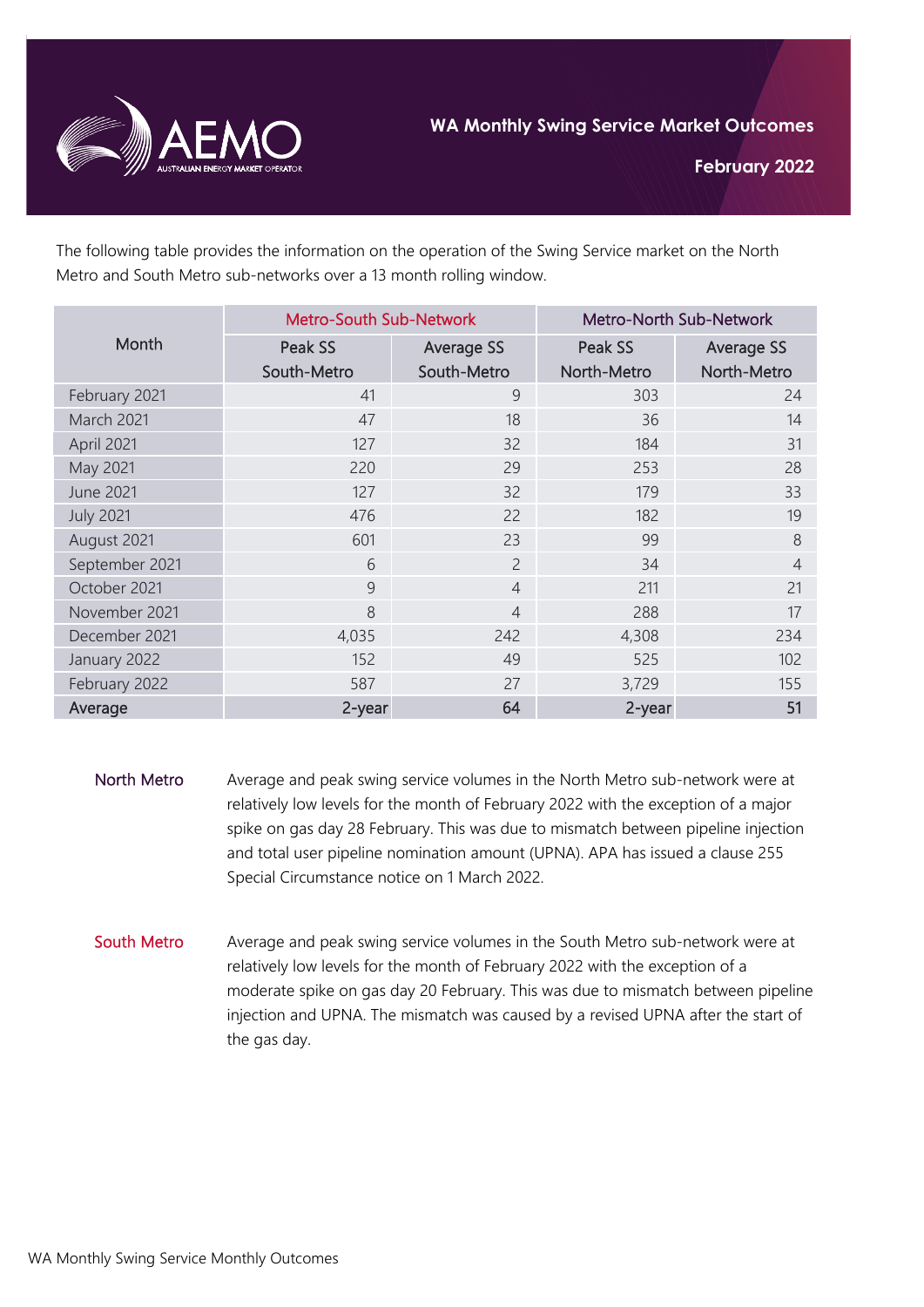

**February-2022**